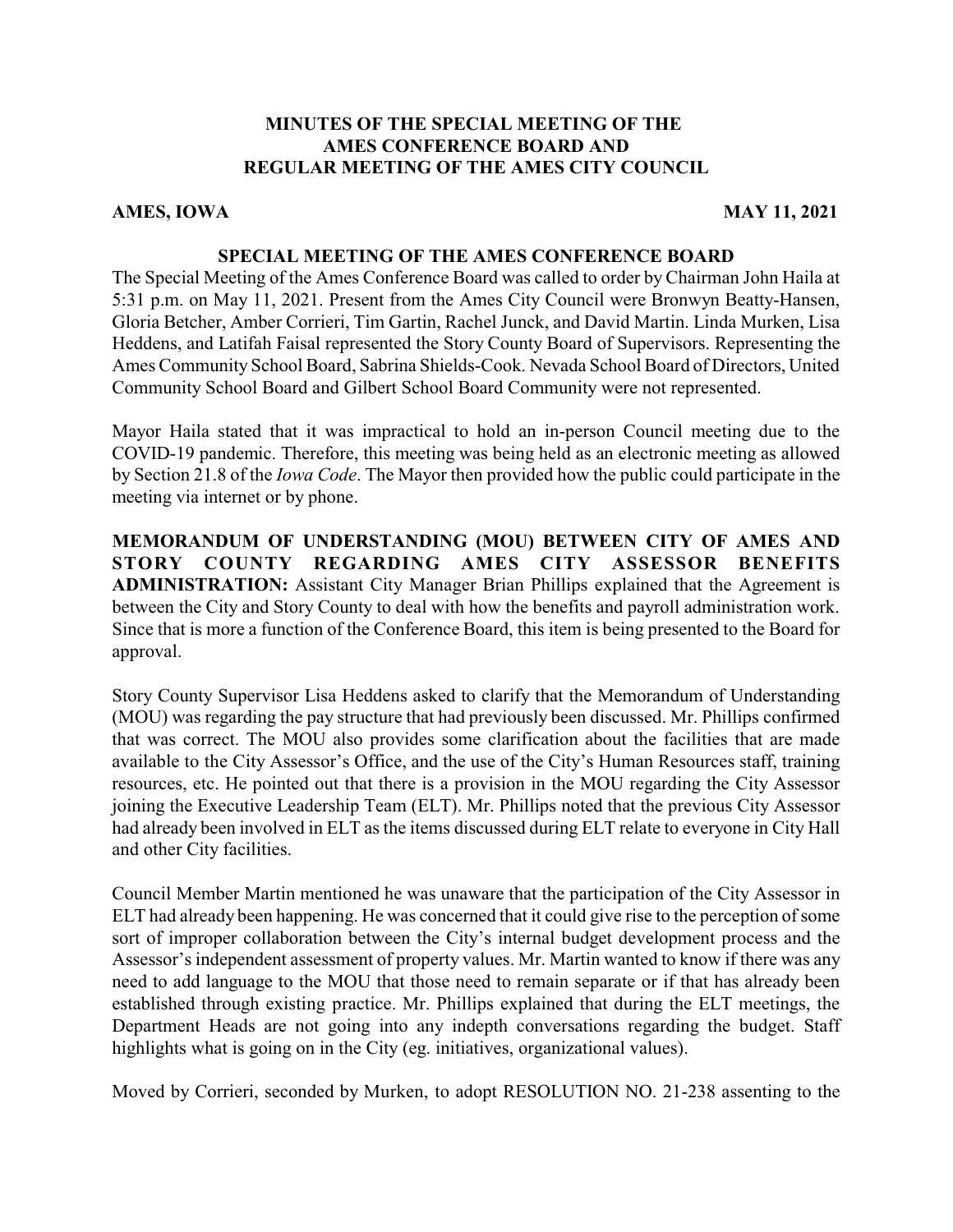Memorandum of Understanding between the City of Ames and Story County regarding the Ames City Assessor benefits administration.

Ames Community School Board Representative, Sabrina Shields-Cook entered the online meeting at 5:38 p.m.

Roll Call Vote: 3-0. Resolution declared adopted unanimously, signed by the Chairman, and hereby made a portion of these Minutes

**CLOSED SESSION:** Council Member Gartin asked City Attorney Mark Lambert if there was a legal reason to go into Closed Session. Mr. Lambert replied in the affirmative, citing Sections 21.5(l)(i) and 21.9, *Code of Iowa*, to discuss candidates for the position of City Assessor.

Moved by Gartin, seconded by Heddens, to hold a Closed Session, as provided by Sections 21.5(l)(i) and 21.9, *Code of Iowa*, to discuss candidates for the position of City Assessor. Vote on Motion: 3-0. Motion declared carried unanimously.

Moved into Closed Session at 5:41 p.m. and reconvened in Regular Session at 6:50 p.m.

Moved by Betcher, seconded by Heddens, to initiate negotiations with the selected candidate under the conditions that were discussed.

Vote on Motion: 3-0. Motion declared carried unanimously.

**CONFERENCE BOARD COMMENTS:** Council Member Betcher commented that she realized there were eight women elected officials during this meeting, and she thought that was something that Story County and the City of Ames should be proud of.

**ADJOURNMENT:** Moved by Heddens to adjourn the Ames Conference Board meeting at 6:54 p.m.

# **MINUTES OF THE REGULAR MEETING OF THE AMES CITY COUNCIL**

**CALLTOORDER:**Mayor John Haila called the Regular Meeting ofthe Ames CityCouncil, which was being held electronically, to order at 6:57 p.m. with the following Council members participating: Bronwyn Beatty-Hansen, Gloria Betcher, Amber Corrieri, Tim Gartin, Rachel Junck, and David Martin. *Ex Officio* Member Trevor Poundstone was also present.

Mayor Haila stated that it was impractical to hold an in-person Council meeting due to the COVID-19 pandemic. Therefore, this meeting was being held as an electronic meeting as allowed by Section 21.8 of the *Iowa Code*. The Mayor then provided how the public could participate in the meeting via internet or by phone.

**PROCLAMATION FOR "ECONOMIC DEVELOPMENTWEEK,"MAY9 - 15, 2021:**Mayor Haila proclaimed the week of May 9 - May 15, 2021, as "Economic Development Week" in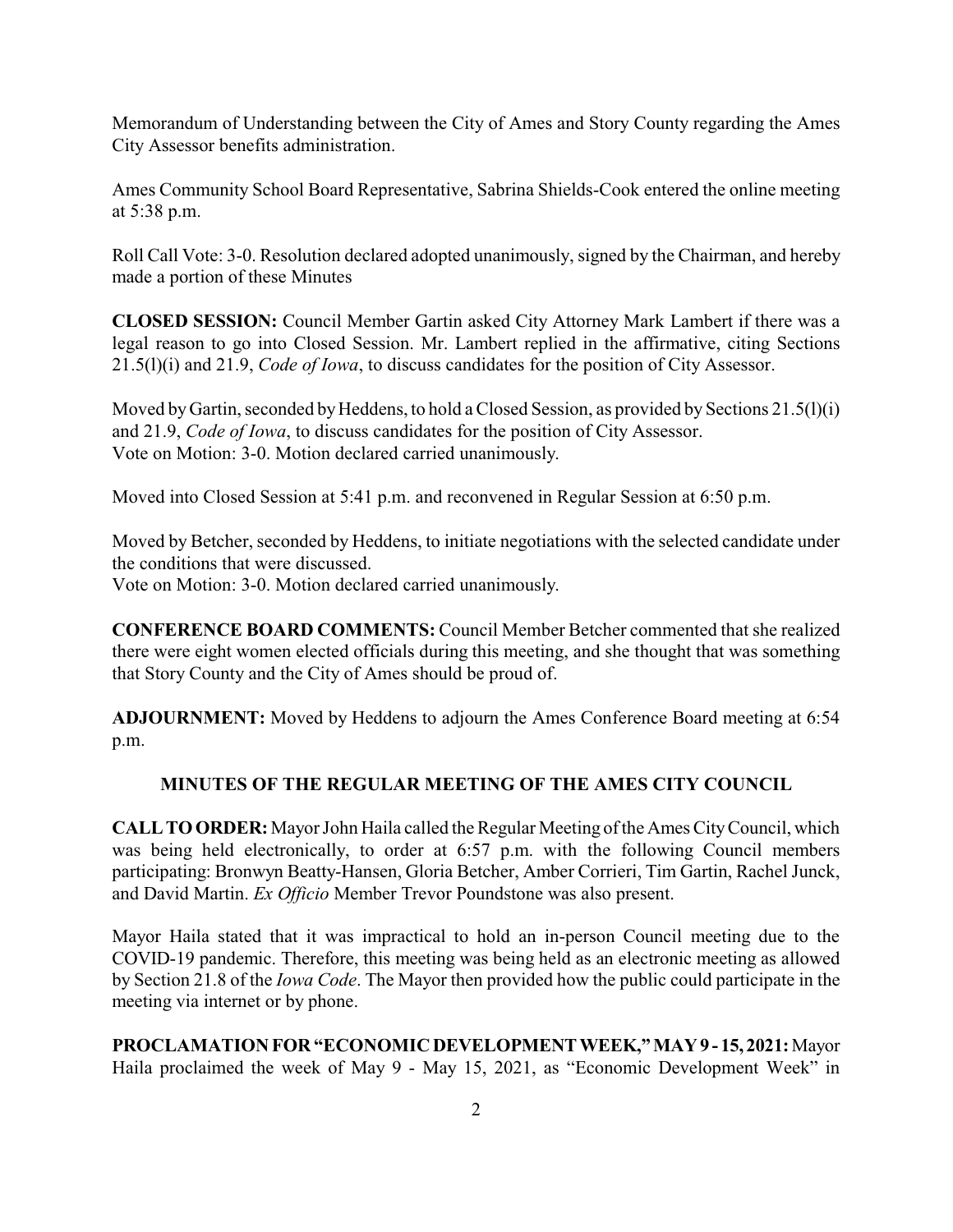appreciation of all that the City's partners in the economic development field do to make the City of Ames the vibrant and thriving community it is today.

Accepting the Proclamation from the Chamber of Commerce were Dan Culhane and Brenda Dryer. Ms. Dryer commented that it is a privilege to work in a partnership with the City of Ames. There is much to celebrate and look forward to. She appreciated the opportunity to work on behalf of the citizens of Ames and is excited to look ahead at the advancement of infrastructure, continuing to support local industries, and to attract and retain a workforce in and around the City of Ames.

**PROCLAMATION FOR "PEACE OFFICERS' MEMORIAL DAY," MAY 15, 2021:** The Mayor proclaimed May 15, 2021, as "Peace Officers' Memorial Day" in honor of the federal, state, and municipal officers who have been killed or disabled in the line of duty. This is done in recognition of the service given by the men and women who, night and day, stand guard to protect the City through enforcement of laws.

Accepting the Proclamation was Commander Geoff Huff. He thanked the Council and the Mayor on behalf of all the staff in the Ames Police Department for helping recognize "Police Week" and "Peace Officers' Memorial Day." Commander Huff also wanted to thank everyone for recognizing one of their own, Sergant Howard Snyder whose name does appear on the Memorial Wall in Washington, D.C., as well as the Iowa Peace Officer Memorial in Des Moines, Iowa. He stated that the officers are dedicated to service to all members of the community and appreciated the recognition.

**PROCLAMATION FOR"NATIONALPUBLIC WORKS WEEK," MAY 16-22, 2021:**Mayor Haila proclaimed May 16-22, 2021, as "National Public Works Week." He urged all people to join with representatives of the American Public Works Association and government agencies in paying tribute to the public works professionals, engineers, managers, and employees, and to recognize the substantial contributions they make to protecting the national health, safety, and quality of life.

Accepting the Proclamation on behalf of the City of Ames Public Works Department were Public Works Director John Joiner and Municipal Engineer Tracy Peterson. Director Joiner thanked the Mayor and Council for helping celebrate "National Public Works Week," as well as the hard work and dedication of the Public Works employees across the organization.

**PROCLAMATION FOR "EMS WEEK," MAY 16 - 22, 2021:** The Mayor proclaimed the week of May 16 - 22, 2021, as "EMS Week," with the EMS Strong Theme, "This is EMS: Caring for our Communities." The Mayor encouraged the community to observe this week with appropriate programs, ceremonies, and activities.

**PROCLAMATION FOR "BUILDING SAFETY MONTH," MAY 2021:** Mayor Haila proclaimed the month of May as "Building Safety Month."

Accepting the Proclamation was Sara Van Meeteren, Building Official. She mentioned it was a great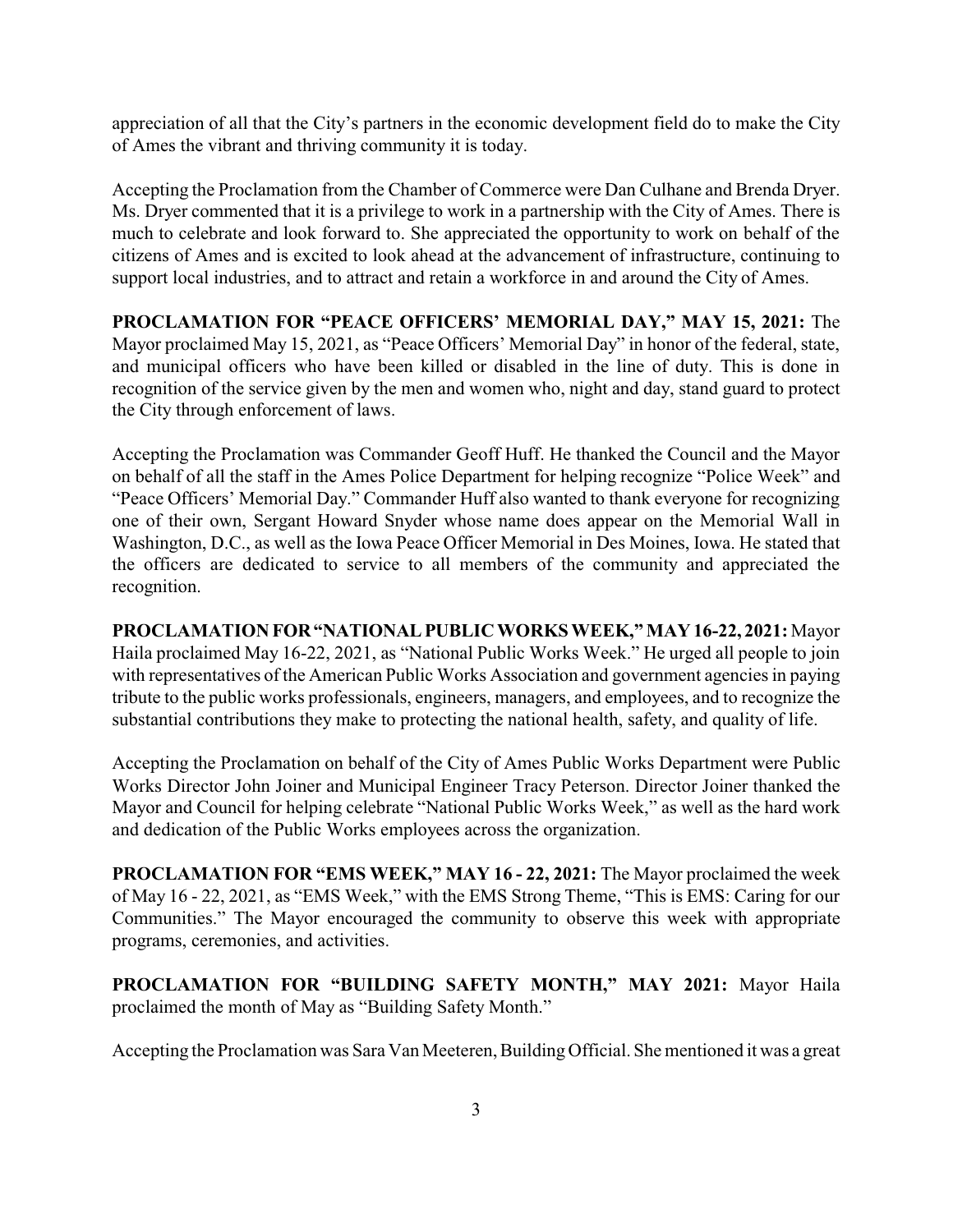opportunity to bring awareness to their field. Most people don't always understand the thought process and the provisions that are in place that are utilized everyday. Ms. Van Meeteren encouraged future generations to consider going into inspections as a profession. She thanked the local architects, engineers, and contractors for working to comply with the City of Ames Codes,

Mayor Haila announced that the Council was working off an Amended Agenda. He noted that on Item 18, the bid due date and date of public hearing had changed. City staff had pulled Item No. 16: Resolution approving contract with WHKS & Co., of Ames, Iowa, for Water Pollution Control Facility Site Utility Mapping, due to staff needing to make adjustments to the Agreement, and Item No. 28: Resolution approving completion of public improvements and releasing security for Haynes Kenton Subdivision as it does not require Council approval. Council Member Betcher requested to pull Item 14: Resolution approving revised FY 2021/22 COTA Annual Grant awards and the Special Project Grant Reserve, for further discussion.

**CONSENT AGENDA:** Moved by Betcher, seconded by Martin, to approve the following items on the Consent Agenda.

- 1. Motion approving payment of claims
- 2. Motion approving Minutes of Regular Meeting held April 27, 2021
- 3. Motion approving Report of Change Orders for period April 16 April 30, 2021
- 4. Motion approving temporary Outdoor Service for Tip Top Lounge, 201 E. Lincoln Way, for the following dates in 2021: **pending Dram Shop Insurance** 
	- a. June 10
	- b. June 24
	- c. July 8
	- d. July 22
	- e. August 5
	- f. August 19
- 5. Motion approving a 5-daySpecial Class C Liquor License and Outdoor Service for Campustown Action Association (June 5) at 200 Welch Avenue
- 6. Motion approving ownership change for Class E Liquor License with Class B Wine, Class C Beer & Sunday Sales - Casey's General Store #2298, 428 Lincoln Way
- 7. Motion approving renewal of the following Beer Permits, Wine Permits, and Liquor Licenses:
	- a. Special Class C Liquor License with Outdoor Service Octagon Center for the Arts, 427 Douglas **pending Dram Shop Insurance**
	- b. Class E Liquor License with Class B Wine, Class C Beer & Sunday Sales Casey's General Store #2298, 428 Lincoln Way
	- c. Class B Liquor License with Catering Privilege & Sunday Sales Gateway Hotel  $\&$ Conference Center, LLC, 2100 Green Hills Drive
- 8. RESOLUTION NO. 21-239 approving FY 2021/22 Outside Funding Contracts
- 9. RESOLUTION NO. 21-241 approving Professional Services Agreement with WHKS & Co., of Ames, Iowa, for 2020/21 Cherry Avenue Extension Design Project in an amount not to exceed \$209,000
- 10. RESOLUTION NO. 21-243 approvingAmendment to Memorandum of Understanding between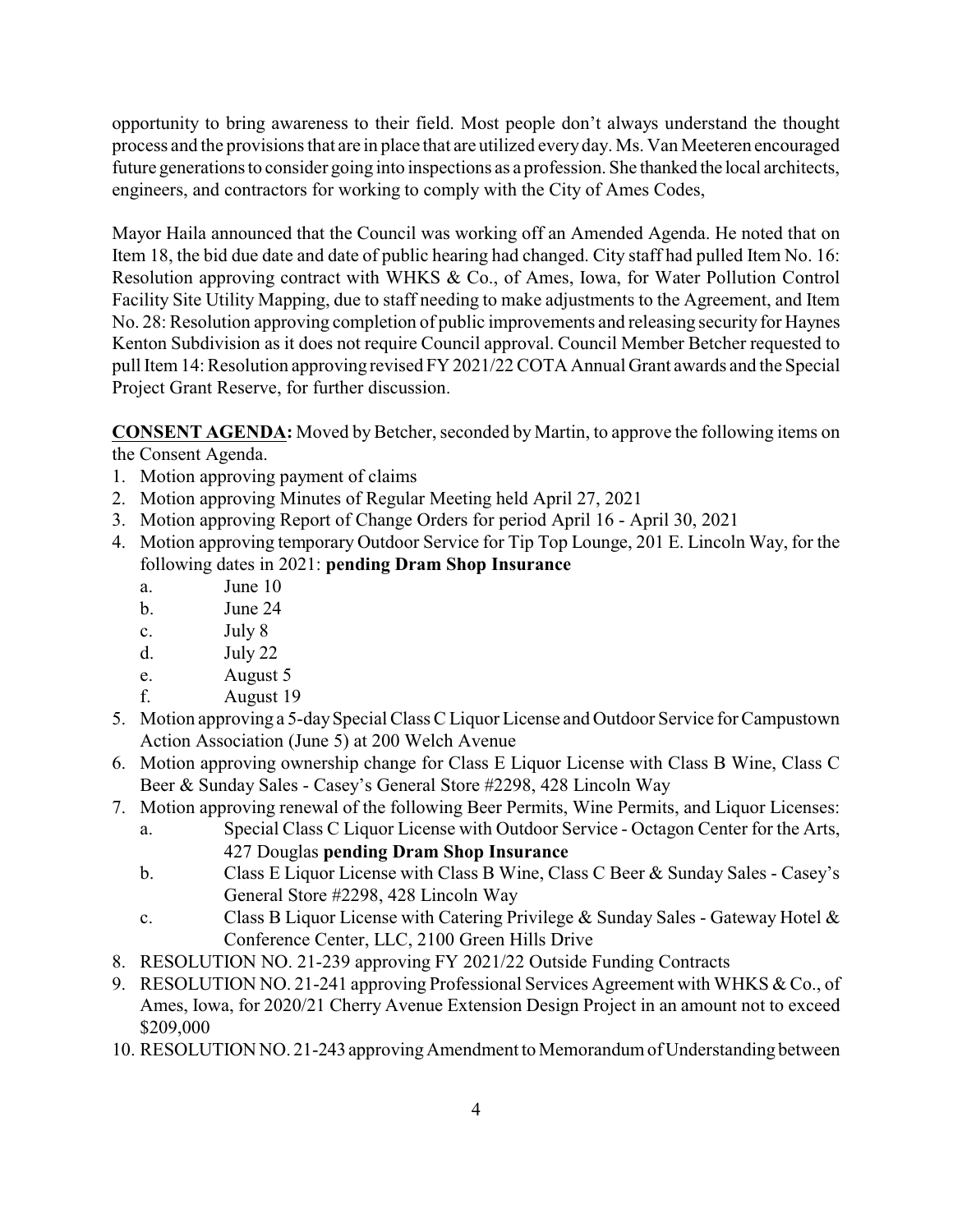the Ames Community School District and the City of Ames regarding the Furman Aquatic Center parking lot, sidewalks, and paths

- 11. RESOLUTION NO. 21-244 approving preliminary plans and specifications for Prairie View Industrial Center Utility Extension Project; setting June 9, 2021, as bid due date and June 22, 2021, as date of public hearing
- 12. RESOLUTION NO. 21-245 approving preliminary plans and specifications for 2018/19 Main Street Pavers (Burnett to Kellogg); setting June 16, 2021, as bid due date and June 22, 2021, as date of public hearing
- 13. RESOLUTION NO. 21-246 approving preliminary plans and specifications for 2020/21 Multi-Modal Roadway Improvements (Vet Med Trail - S. 16<sup>th</sup> Street) project (Pedestrian Hybrid Beacon); setting June 2, 2021, as bid due date and June 8, 2021, as date of public hearing
- 14. RESOLUTION NO. 21-247 approving contract and bond for 2019/20 Concrete Pavement Improvement Program (Douglas, 5<sup>th</sup> Street, E 3<sup>rd</sup> Street, E 2<sup>nd</sup> Street, Des Moines Avenue, and Center Avenue)
- 15. RESOLUTION NO. 21-248 approving Change Order No. 2 regarding moving clay soil from Baker Subdivision site to the City of Ames Steam Electric Plant's Ash Site in the amount of \$5,350 (inclusive of taxes)
- 16. RESOLUTION NO. 21-249 approving contract renewal with MPW Industrial Water Services, Inc., of Hebron, Ohio, for Bottle Exchange Program (Rental), Two-Bed Demineralizer and Related Services for Power Plant, for unit prices bid, from July 1, 2021, through June 30, 2022, in an amount not to exceed \$45,000
- 17. RESOLUTION NO. 21-250 approving contract renewal with C.E.M. Solutions Inc., of Hernando, Florida, for Emissions Testing Services, from July 1, 2021 through June 30, 2022, in an amount not to exceed \$32,000
- 18. RESOLUTION NO. 21-251 accepting completion of Water Pollution Control Facility Digester Cover Repairs
- 19. RESOLUTION NO. 21-252 accepting completion of 2007/08 Shared Use Path System Expansion (Bloomington to Ada Hayden)
- 20. RESOLUTION NO. 21-253 approving partial completion of public improvements and reducing security for Domani Subdivision, 1<sup>st</sup> Addition

Roll Call Vote: 6-0. Motions/Resolutions declared carried/adopted unanimously, signed by the Mayor, and hereby made a portion of these Minutes.

**REVISED FY 2021/22 COTA ANNUAL GRANT AWARDS AND THE SPECIAL PROJECT GRANT RESERVE:** Council Member Betcher commented that she pulled this item because of her discussions with the Management team; it was indicated that this was something that should be discussed and not on Consent as it involved a different way of allocating funds to the Commission on the Arts (COTA).

Assistant City Manager Brian Philips explained that it is a slight change from what the Council directed staff to do back in February 2021 during the Budget Wrap-Up session. The Council's direction, at that time, was to ask COTA for its opinion on the prospect of providing each COTA Agency with fully funded requests. In lieu of doing that, COTA recommended increases to the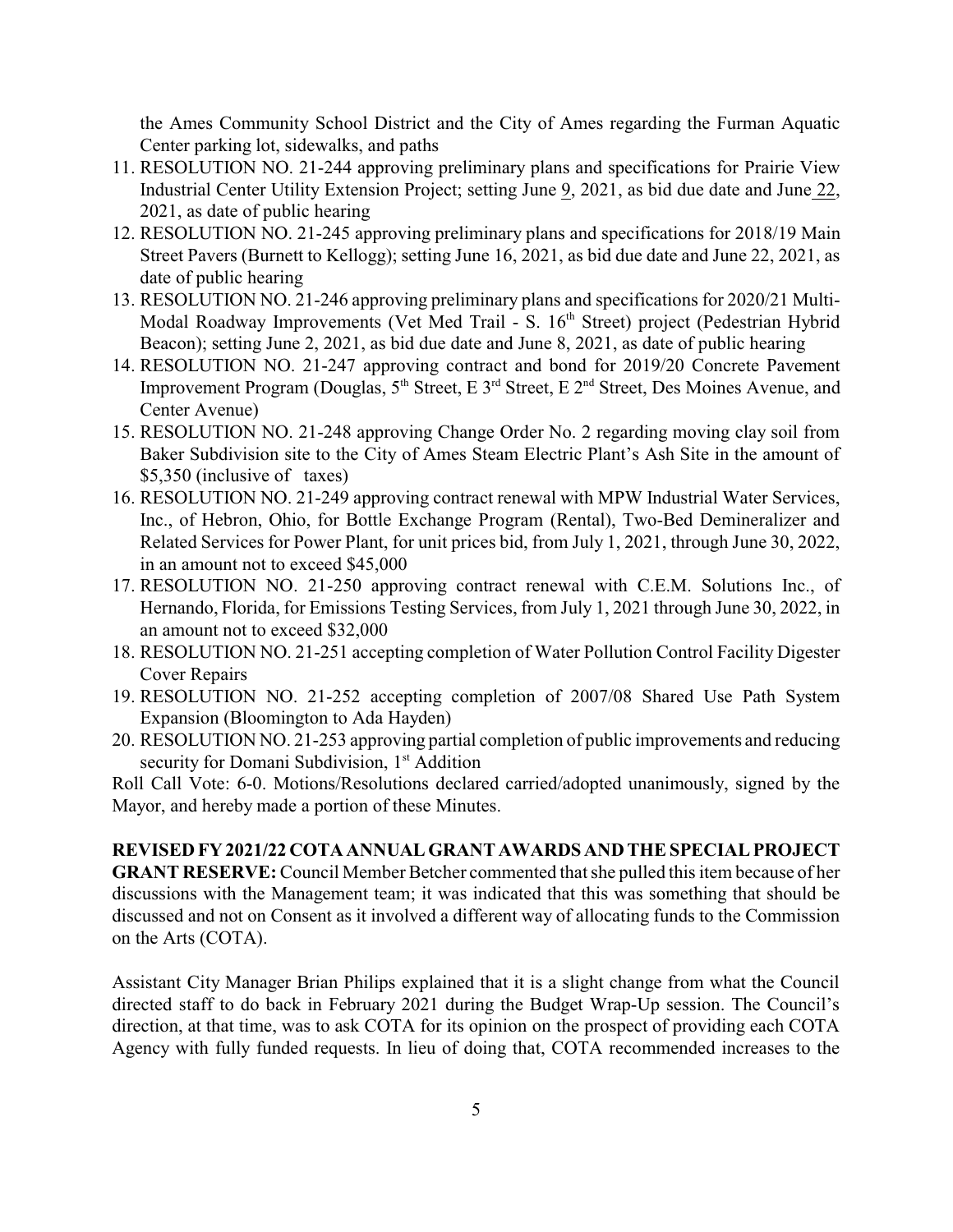COTA agencies, but not necessarily fully funding the requests. COTA had recommended increasing each award by 15.9%, but not to exceed the amount the agency had requested. This would result in two-thirds of the agencies getting their full requests and one-third receiving a substantial increase, but not the full request. This resulted in some funds being left over that will go toward the Spring and Fall Special Project Grants. The leftover amount of \$16,341 would go into the Special Project Grant Reserve. The additional funding would create an opportunity to award more grants, grants of a larger dollar amount, or to create a supplemental round of grant funding.

Council Member Martin stated that he had made the original motion in February and the way the motion was phrased was to increase the overall bucket amount by a certain number. While the number was computed by imagining everyone was awarded their full funding, that wasn't a constraint of the motion. He thought it was great the way COTA looked at the extra funding to support the arts in Ames. Mr. Martin approved of the recommendations.

Moved by Martin, seconded by Beatty-Hansen, to adopt RESOLUTION NO. 21-240 approving revised FY 2021/22 COTA Annual Grant awards and the Special Project Grant Reserve. Roll Call Vote: 6-0. Resolution declared adopted unanimously, signed by the Mayor, and hereby made a portion of these Minutes.

**PUBLIC FORUM:** Merlin Pfannkuch, 1424 Kellogg Avenue, Ames, stated he took a good look at the Reinvestment District proposal and the Indoor Aquatic Center. He pointed out that it is very complicated, and he was sure he had a few details wrong, but he was convinced that the City should consider the Indoor Aquatic Center separately from the Reinvestment District proposal. Mr. Pfannkuch commented that he thought the Reinvestment District proposal seemed like a way for Hunziker to seek a subsidy to build a hotel and convention center along Lincoln Way. He saw the hotel's feasibility as suspect. He pointed out that the City may get some of the indoor pool paid for, but the City will still have to issue General Obligation Bonds. Mr. Pfannkuch stated that he thought the public had a poor understanding of the situation; everything was rushed to meet the February application deadline. He mentioned that the earlier materials staff had prepared for the Council said the Iowa Department of Economic Authority told the Ames Economic Development Commission that the Aquatic Center had to be included if the Reinvestment District proposal was going to get anywhere. He requested that the Council schedule a Special Meeting on just the Indoor Aquatic Center. Mr. Pfannkuch preferred the meeting to be held in-person in order to show the Plans. He questioned if the public was satisfied with the location, layout, and design of the area. The design of the building should be acceptable as it is a scaled down version of the Healthy Life Center proposal. If the public seems favorable, then he would ask the Council to put a bond referendum question on the November ballot. He mentioned that questions about the Indoor Aquatic Center have not been on the Resident Satisfaction Survey. Mr. Pfannkuch explained that maybe the voters may approve the scaled back aquatic center, and this would mean funding for the facility would be assured, almost four months before the Iowa Department of Economic Authority gives its final approval. If the bond proposal doesn't pass, then the City can go with the Reinvestment District idea. He stated a possible problem could be that Hunziker Companies won't get the financing for the new hotel or maybe Hunziker Companies or the City of Ames will walk. He disliked the bargaining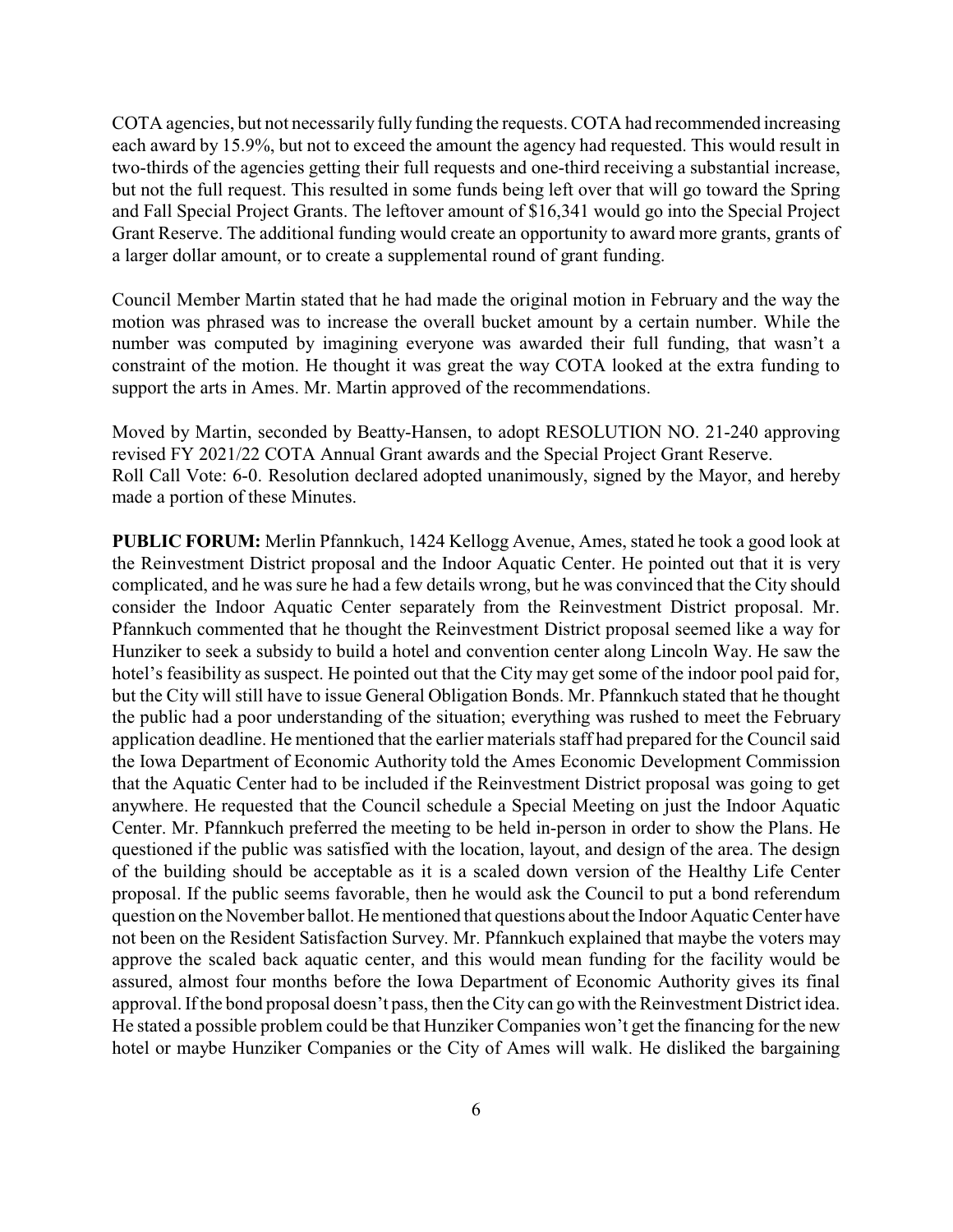leverages the developer has with asking for the maximum subsidy of \$25 million in tax increment financing. He urged the Council to move forward with his suggestions.

Jon Strom, 5900 Hyde Avenue, Ames, stated he wanted to comment on the Master Plan for Hayden's Preserve, which is directly across the street from him. He explained that he had received the revised Plans and had some concerns about the traffic and what the additional load of vehicles to the development will bring to the intersection. He pointed out that there have been several accidents and near misses within the past year. Mr. Strom thought that a roundabout would be ideal for this area or at least stop lights. He mentioned that his preference would be for a roundabout to be put in to help slow down traffic. Currently, there is only a stop sign that is north to south only. He explained that the majority of traffic in the area is speeding and with the Gilbert school traffic, it is backed up several hundred yards to the south. There have been times where someone has tried to bypass the backed up of traffic and went through private property. Mr. Strom asked that before the development starts to take into consideration the additional load of vehicles that the development will introduce

Sue Ravenscroft, 455 Westwood Drive, Ames, explained that she reviewed the Reinvestment District proposal and had some concerns. She pointed out that she was concerned about the Aquatic Center because of the two previous negative votes. The entire success for the Aquatic Center rests on projections that were made on page 20 of the application. Ms. Ravenscroft stated that the estimated hotel/motel tax revenues and sales tax revenues have to be right for this to work without the public being continuously liable for paying off the General Obligation bonds. She was surprised and disappointed when she read that the independent feasibility study was the developer telling DIS how many square feet they planned to build and using an estimated number. She stated that by building a big hotel it doesn't mean it is going to be filled, and it is not an independently derived analysis of the feasibility of the project. Ms. Ravenscroft mentioned there was an Appendix in the Report that showed financial statements for each element of the Reinvestment District proposal and that was more distressing for her as a retired Accounting Professor. She explained when reviewing the financials, they were incorrect and described each error that she found. Ms. Ravenscroft urged the Council to probe more deeply into the supporting documentation and do some due diligence. She also asked the Council not to hire the company that did the financials as it was completely "sloppy" work.

Council Member Gartin mentioned in the Public Forum section the Council continues to receive comments that he felt were pushing the envelope of being accusatory of Council and staff of wrongdoing. He wanted to know if there was an appropriate place to have the Council or staff respond to the comments. Mr. Gartin would like to see if there could be an opportunity for staff to respond and he is unsure of how to do that procedurally. The Mayor stated that if any staff would like to respond to the comments, it will be discussed during Council Comments.

**CAMPUS AND COMMUNITY COMMISSION:** Assistant City Manager Deb Schildroth stated that participating in this meeting were Campus and CommunityCommission (CCC) Members: Eric Abrams, Karin Chitty, Pete Englin, Debbie Lee, and Warren Madden. She mentioned that CCC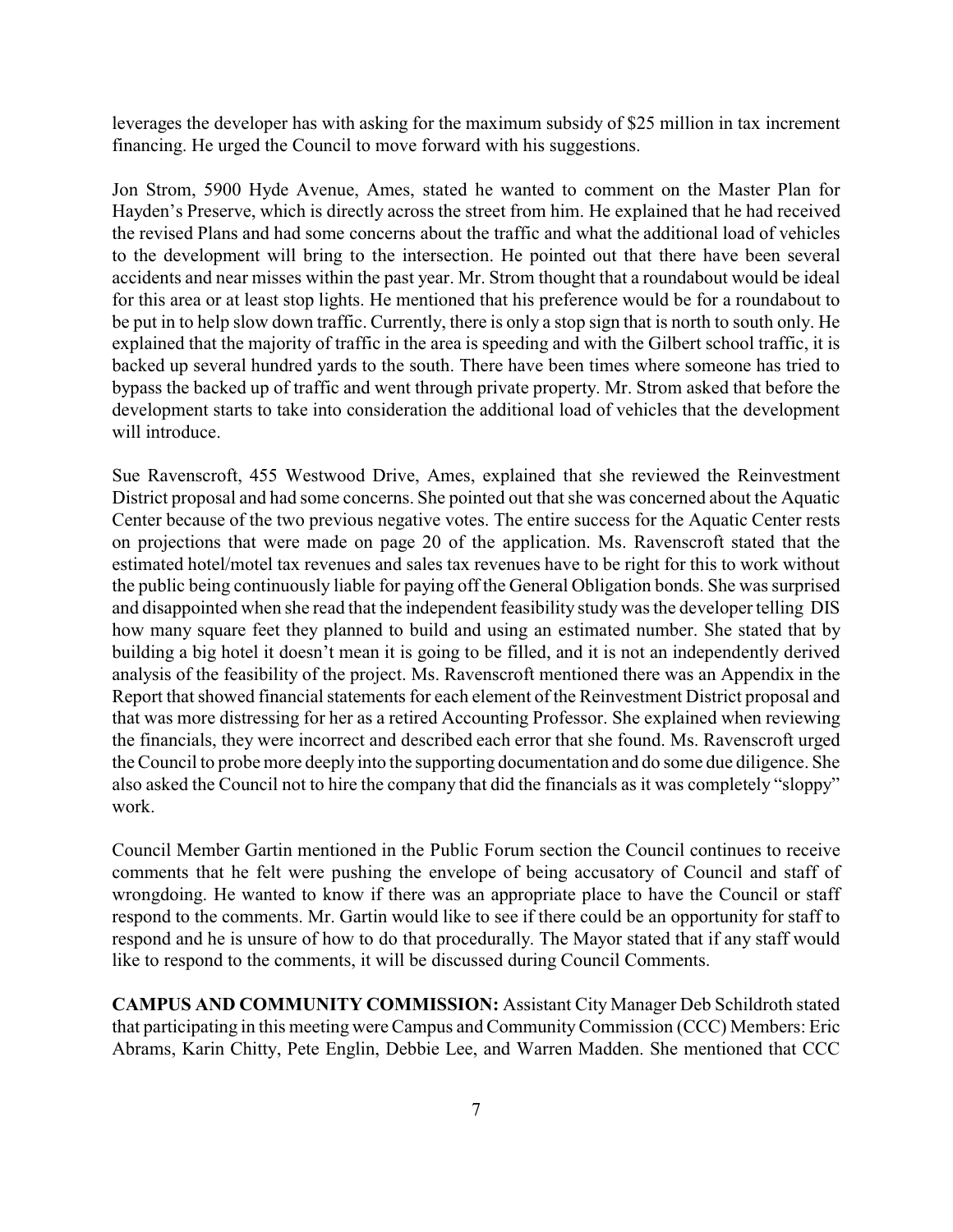members have been working on landlord/tenant relations for a little over two years. Commission Members have met with landlords, talked with ISU students, analyzed analytics from the Rent Smart Ames website, and did a survey. In addition to the Rent Smart Ames website CCC has been in contact with individuals with the Story County mediation project.

Commission Member Eric Abrams explained that as of March 2019, CCC had reached out to multiple landlords and students about different rent and leasing issues within the City. There have been multiple meetings with landlords. And members have attended student housing events. CCC Members met with ISU legal services for student leasing issues and to obtain more information on the history of the Center of Creative Justice (CCJ) mediation. Based on research the Campus and Community Commission is recommending simplifying the Rent Smart Ames website for best practices and leasing along with promoting the site with ISU or other organizations. The other recommendation was to have a mediation program. He commented that this topic came up several times during research. It was recommended to explore the feasibility of re-setting up mediation to help with the tenant/landlord disputes and hopefully keep them out of court.

Council Member Betcher stated that she found the Report interesting and it struck her that one of the problems is communication and how to get the word out about a City resource that would be useful to students. It was pointed out that this topic keeps coming up and no one has found a way to ensure that information that the City produces is obvious to students. Ms. Betcher liked the recommendations and could see the usefulness of bringing back the mediation aspect along with paring down what is available on the website as it is hard to keep it updated. Mr. Abrams mentioned that Ms. Schildroth had pulled some stats from the website and was surprised that there were very few items that were popular on the site. Ms. Schildroth commented that the data she pulled was from 2019-2020. The top information that was pulled from the website was the Noise Ordinance, CyRide, landlord information, tenant responsibilities, and tenant information.

The Mayor asked for more information on the recommendation for mediation. Mr. Abrams mentioned it goes back to the CCJ concept where there was an arbitrator. If someone wasn't getting their deposit back or something similar, they could go to the arbitrator instead of going to small claims court. He noted that there was some funding associated with the mediation. Board Member Warren Madden mentioned that at one time some of the ASSET funding supported CCJ. Mr. Madden stated that the Campus and Community Commission is recommending a similar program to what CCJ was.

*Ex-Officio* Trevor Poundstone mentioned that for promotion, the Student Government could publicize the information on its website and social media. He explained that the Student Government is always looking for ways to work with the City to provide different options. He believed the students would find the mediation services to be a popular option and would be happy to see about working on this project in the future. Mayor Haila asked if Mr. Poundstone would be able to bring this idea back to the Student Government for input. Mr. Poundstone stated he would. Council Member Betcher commented that if possible, it would be helpful to link City information into the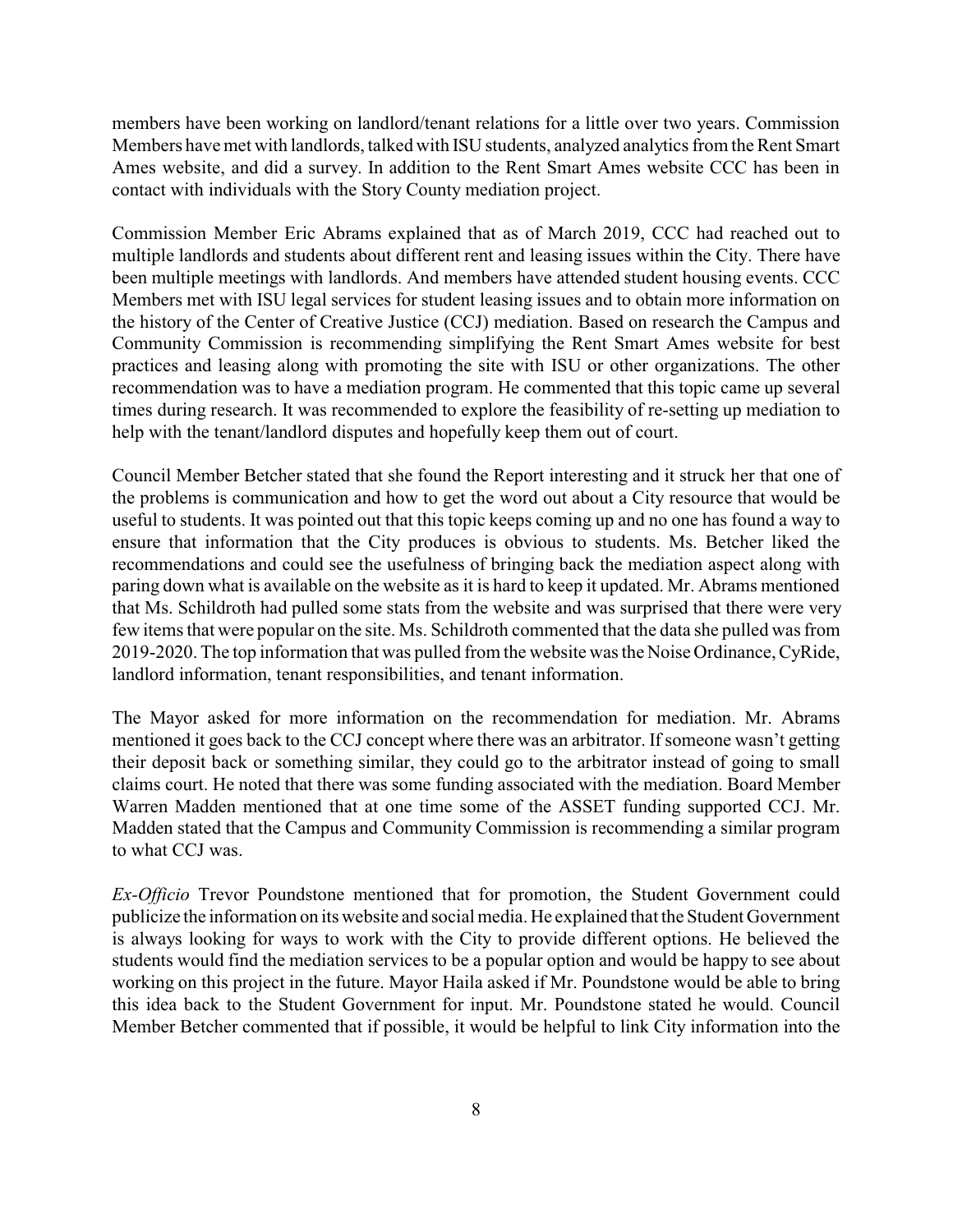MyState app, which the students seem to rely on a lot. Mr. Poundstone explained that he would look into that as well.

Ms. Schildroth pointed out that there are two Student Government representatives serving on the Campus and Community Commission and they have been helpful with trying to come up with more effective ways to reach students. Board Member Madden added that the environment today is different in the housing market than it was two to three years ago, just in terms of occupancy.

Moved by Betcher, seconded by Beatty-Hansen, to accept the Report regarding Landlord/Tenant Relations including the revamp and promotion of Rent Smart Ames website and expansion of Story County mediation group as presented.

Vote on Motion: 6-0. Motion declared carried unanimously.

Moved by Betcher, seconded by Beatty-Hansen, to direct staff to review the Rent Smart Ames website to pare it down in the ways that have been recommended by the Campus and Community Commission.

Vote on Motion: 6-0. Motion declared carried unanimously.

Motion by Betcher, seconded by Beatty-Hansen, to encourage the *Ex-Officio* to work with the Student Representatives serving on the Campus and Community Commission to discuss available options for distribution of information.

Vote on Motion: 6-0. Motion declared carried unanimously.

Council Member Martin wanted to know what needed to be done to pursue mediation possibilities. Ms. Schildroth mentioned that the Story County Court system had received a grant, and this was something that City Attorney Mark Lambert had worked on. The grant is to help offer an online dispute process for evictions. Her understanding is that the implementation of the program has been delayed. Ms. Schildroth commented that the new online program was for evictions only, and CCC would like a mediation service to discuss multiple issues. City Attorney Mark Lambert commented that there is an effort in Story County to come up with an online alternative dispute resolution for evictions. Mr. Lambert had attended some of the meetings discussing the implementation of this service and doesn't believe the system will be up and running any time soon. He will report back when there is more progress. Attorney Lambert stated that the Program is primarily going to deal with evictions only, and he had raised this issue with the committee. Regarding the other kinds of disputes, he was not sure what to do with those.

The Mayor asked Board Member Englin if there was anything on Campus that the City could partner with to help with mediation. Board Member Englin stated that when CCJ was open it was successful and this no longer exists at Iowa State. He explained that the environment in which renting, and leasing is taking place is a lot different than a few years ago, and there seems to be a greater interest in trying to reconcile, support, and hear each other. It was discussed that citizens thought it was helpful to have someone that did not have a stake in the game and talk through what obligations belonged to whom.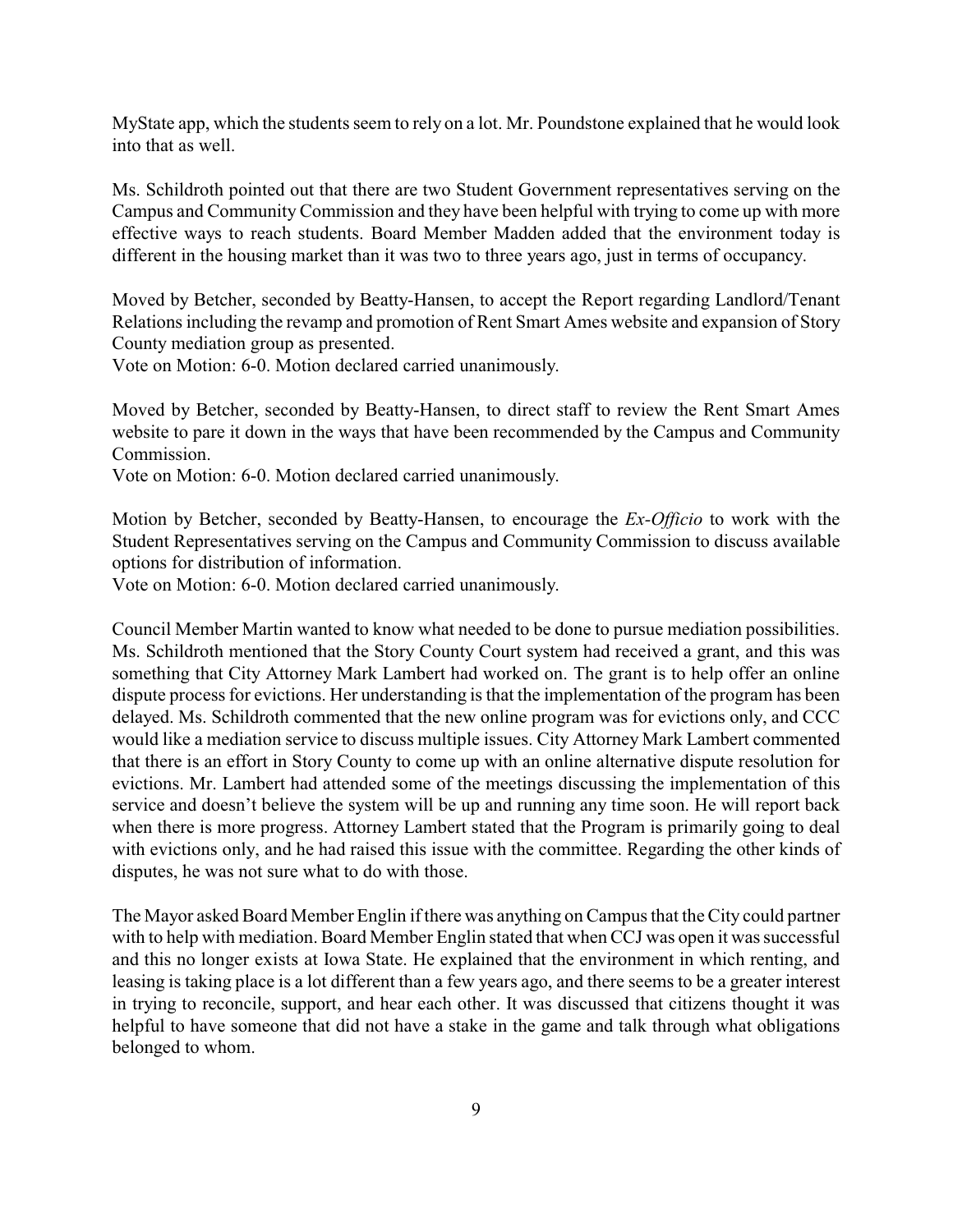Board Member Madden commented that CCJ was a valuable community service and believed the program ended due to funding. The Mayor stated that since it seemed the program was previously successful and inquired if several agencies could come together to help with the funding. Mr. Englin and Mr. Madden commented that landlord/tenant issues are not just students, but all citizens of Ames.

Council Member Martin inquired if CCJ would be open to re-establishing its services if funding became available. He believed there would be other agencies that would be willing to help provide funding to help the community.

Council Member Gartin asked if there was a sense of the utilization when the program was in place for evictions. Ms. Schildroth stated she would have to reach out to see if those numbers were available as she believed the service stopped in 2007. Mr. Gartin stated the vast majority of evictions were for non-payment of rent and in most situations the tenant does not appear in court. Mr. Gartin noted there were other situations that he could see the mediation service being very helpful.

Board Member Englin commented that students had raised the concerns about the lack of repairs in a timelymanner and the return of deposits. Another concern with students was the amount of money deducted from their deposit for items. The students would like to have open dialogues with someone to help them understand the charges.

Moved by Martin, seconded by Betcher, to ask staff to reach out to the Center for Criminal Justice to see if they would be interested in reestablishing a mediation service, information on what sort of funding would be required, and for quantitative and qualitative information about how it was previously utilized.

Vote on Motion: 6-0. Motion declared carried unanimously.

**AMES ON THE HALF SHELL:** Parks and Recreation Director Keith Abraham stated that this is a great event for the residents of Ames along with any visitors.

Moved by Gartin, seconded by Beatty-Hansen, to adopt RESOLUTION NO. 21-254 approving the waiver of enforcement of the *Municipal Code* Section 17.17 related to alcohol consumption in City parks with respect only to Bandshell Park from July 9 - July 30, 2021.

Roll Call Vote: 6-0. Resolution declared adopted unanimously, signed by the Mayor, and hereby made a portion of these Minutes.

Moved by Gartin, seconded by Beatty-Hansen, to approve the 6-month Class B Beer Permit with Outdoor Service - Ames on the Half Shell, Bandshell Park. Vote on Motion: 6-0. Motion declared carried unanimously.

**WAIVING SUBDIVISION AUTHORITY IN THE AMES URBAN FRINGE PLAN FOR PROPERTIES ALONG 229TH PLACE, BOONE COUNTY:** Planning and Housing Director KellyDiekmann stated that there is an existing covenant related to Special Assessments for this area.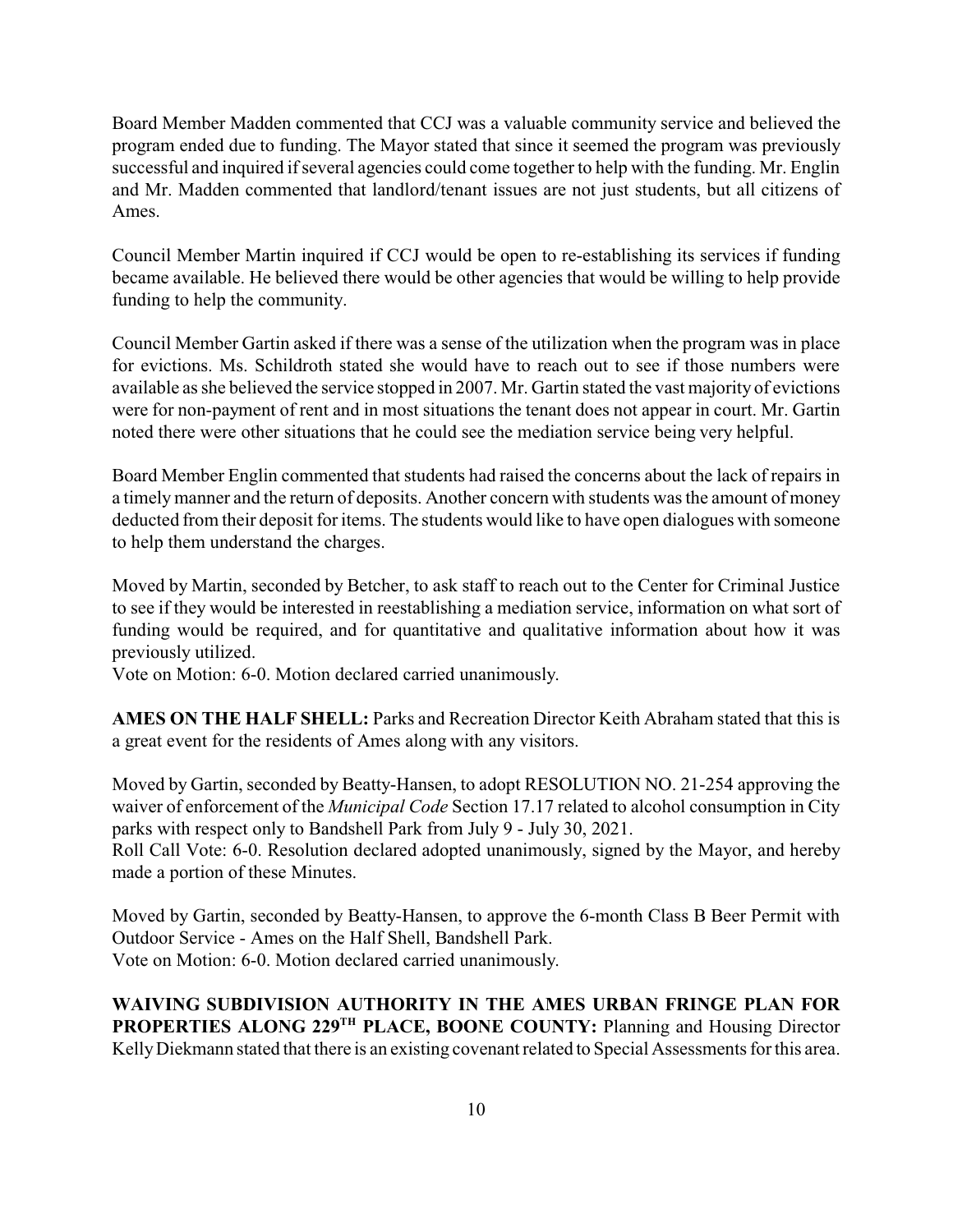Staff did not have any interest in the re-subdivision of this partial development.

Council Member Gartin inquired if there were any long-term concerns regarding this property and if there was anything the Council should be thinking about in terms of setting a precedent in the way in which the Council waived the requirement. Director Diekmann stated he didn't feel the City needed to change anything. Staff would normally get three covenants instead of just the Special Assessment, but this property is on the very edge of the west growth area. When looking ahead at future Policies it would follow the current model for sewer/water systems, Special Assessment protections, and Voluntary Annexations. Director Diekmann mentioned that staff is following the Ames Urban Fringe Plan. Mr. Gartin stated he was concerned that as Ames grows the City would have to absorb the costs of infrastructure.

The Mayor opened public comment. It was closed when no one came forward.

Moved by Gartin, seconded by Beatty-Hansen, to adopt RESOLUTION NO. 21-255 waiving the requirement for approval of a Subdivision Plat by the City of Ames for the division of Lots 5, 6, 7, 8, and 10 of Westwood, Plat 3, subject to the current 2002 covenant related to Special Assessments. Roll Call Vote: 6-0. Resolution declared adopted unanimously, signed by the Mayor, and hereby made a portion of these Minutes.

**JOINT USE PARKING PLAN FOR 414 LINCOLN WAY AND 119 WASHINGTON AVENUE:** Planning and Housing Director Kelly Diekmann explained that staff had incorporated the changes that were discussed at the last City Council meeting. The Report indicated how the banquet hall will be benefiting from the Agreement on most days of the month; the funeral home will have more restrictions.

Council Member Martin commented that he liked the improvements. He pointed out that the Agreement states that there is going to be designated spaces for use by the banquet hall and will have signs stating the times the spaces are reserved. Mr. Martin wanted to know what the signs would look like. Director Diekmann explained that the Citywill not be involved in the signage as the owner will be responsible for putting them up. The property owner has the right to pick which 20 spots they want to designate.

Mayor Haila opened public comment.

Tim Grandon, 2851 Monroe Drive, Ames, thanked Director Diekmann and his staff for workingwith him. He mentioned he planned on putting out temporary parking signs, similar to what he uses for funerals, and the spaces will be clearly marked.

Moved by Betcher, seconded by Martin, to adopt RESOLUTION NO. 21-242 approving the Joint Use Parking Plan for 414 Lincoln Way and 119 Washington Avenue. Roll Call Vote: 6-0. Resolution declared adopted unanimously, signed by the Mayor, and hereby made a portion of these Minutes.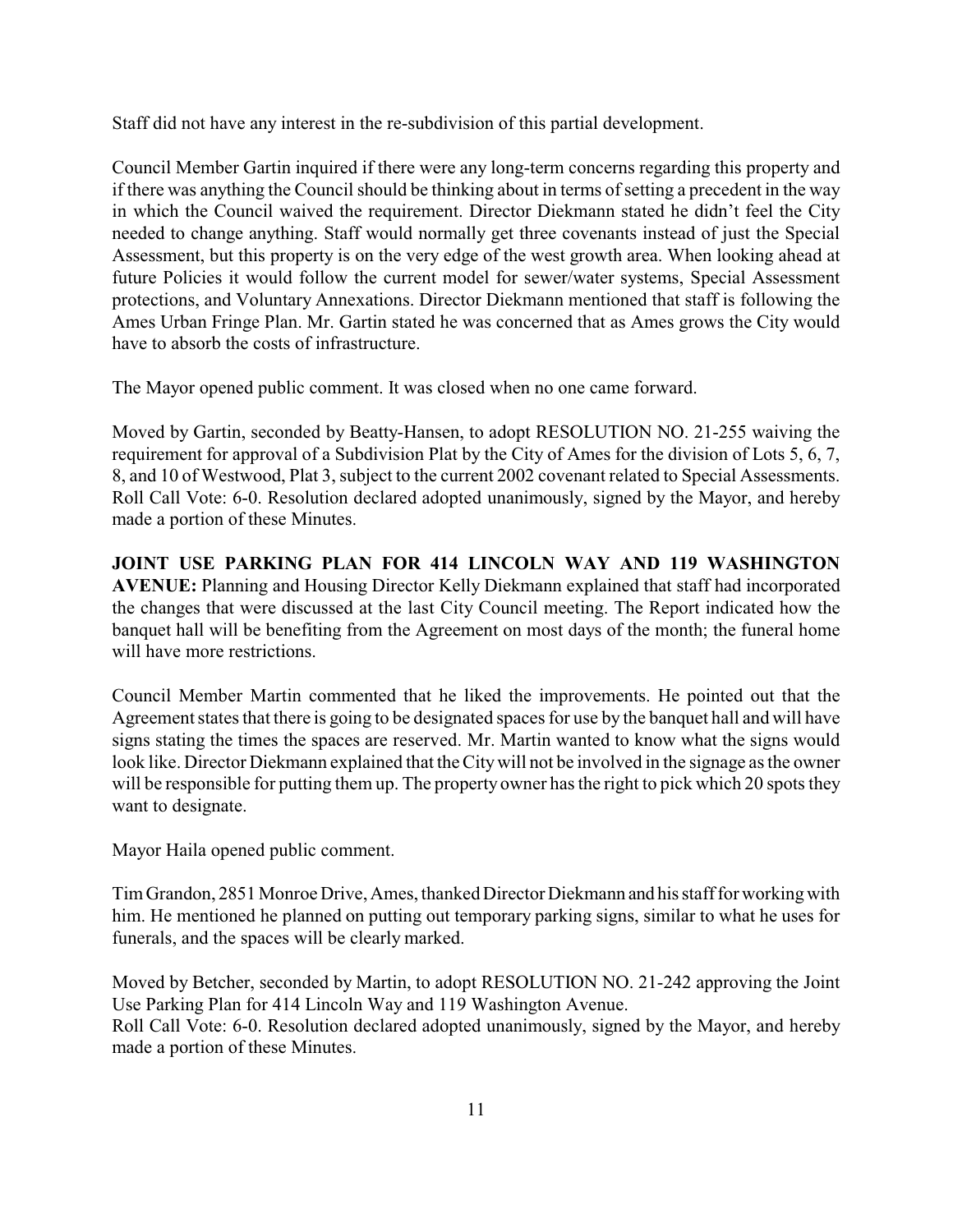**HEARING ON ZONING TEXT AMENDMENT TO ESTABLISH A NEW PLANNED UNIT DEVELOPMENT(PUD) OVERLAYZONEWITHINTHEZONINGORDINANCEALONG WITH PRIVATE STREET STANDARDS IN THE SUBDIVISION ORDINANCE:** Planning and Housing Director Kelly Diekmann stated that on December 8, 2020, the City Council directed staff to proceed with preparing a Zoning Text Amendment that would add a Planned Unit Development (PUD) Overlay Zone as a new zoning tool for the purpose of expanding options for development of housing as well as to add private street standards to the *Subdivision Code*. The proposed ordinance is designed to allow for variability in zoning standards and housing types, but within the density limits of the zoning district. Staff also tried to place in the ordinance some priorities related to certain design features that staff didn't want to get lost in the discussion. Director Diekmann mentioned that the Council received an email from Justin Dodge, Hunziker Companies, that mentioned the Pre-Application Conference step that is in the Ordinance. He stated that one of the important things that staff and the developer would like is to have some assurance and direction before they invest in the project about what is necessary. The Pre-Application Conference is a vital step to have both staff and the developer be able to talk through the main issues before the Master Plan is put together for the City's review. The Pre-Application Conference asks for changes in infrastructure extensions and design requirements. Director Diekmann commented that he was not opposed to altering the Pre-ApplicationConference application requirements. Staff's intent is to have a good understanding about where water, sewer, and road extensions are planned, along with some intent about design character. Staff is not expecting to have engineered plans or architectural drawings at the first Pre-Application meeting.

Council Member Martin questioned under "G" in the Staff Report as it states, "Findings for approval of a Master Plan with a PUD Overlay rezoning may be deferred, when the City Council initiates a property rezoning." He wanted to know when a case would be deferred and if there was a scenario that could be provided to the Council. Director Diekmann explained there have been a few situations where a piece of property has a couple different options on how it should be developed; maybe it has environmental resources on it or maybe it is a significant piece of land. He didn't want to get stuck in a procedural requirement that the City Council's normal legislative power about zoning was restricted if they thought a PUD overlay was important to go with a base zone. Mr. Diekmann commented that with "G" staff is saying that if the Council thought a PUD was necessary to address the specifics of the property it could be done even if there was not a Master Plan. Subsequently, the applicant would have to come back with a Master Plan in the future.

The Mayor mentioned that in the Report, staff noted that there was limited participation or lack of interest in outreach. He inquired if staff had any concerns about adopting a new Ordinance with very little feedback. Director Diekmann stated that not getting any feedback does make staff concerned; however, having Justin Dodge, Hunziker Company, on board during the process has been helpful as a sounding board for the development community. Mayor Haila commented that the Staff Report indicated that staff had made several attempts to reach out to the community.

Mayor Haila opened the public hearing.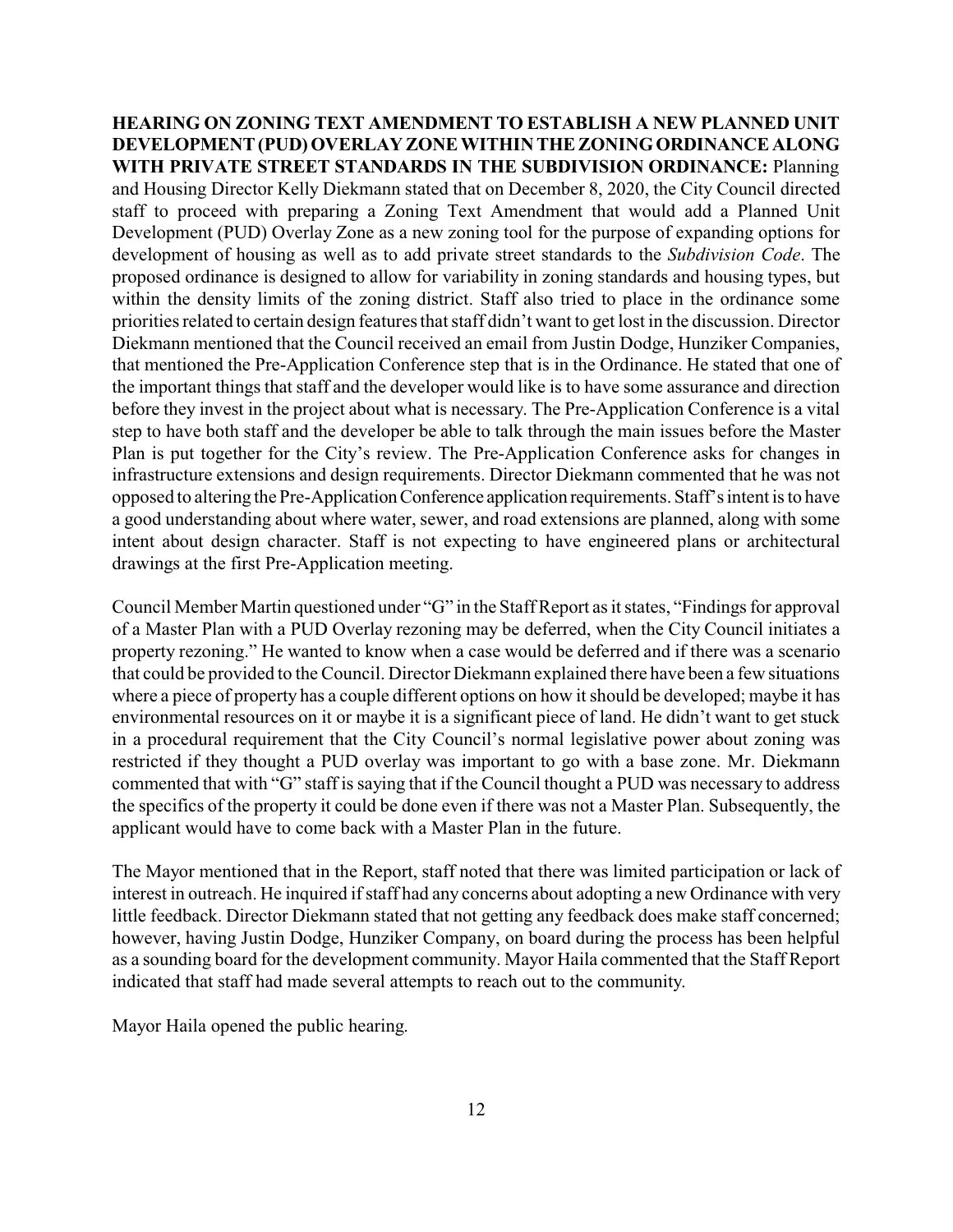Justin Dodge, 105 S. 16<sup>th</sup> Street, Ames, Hunziker Companies, Ames, stated that this will be an exciting tool and believed it will be a valuable tool. He was supportive of the Ordinance. Mr. Dodge mentioned that, as he recommended in his email to the Council, he made a few small recommendations for amendments. He noted that a lot of times developers start out during the first meeting thinking a street is going to connect in one spot and lots are going to look a certain way, etc., and they wouldn't have the infrastructure plans yet or design elements. Mr. Dodge pointed out that with Auburn Trail they have already been through two Development Review Committee meetings and neither one of those details are done yet as it is too preliminary. He is looking forward to utilizing the new tool.

CouncilMember Gartin asked for clarification about the recommendations that Mr. Dodge had made and what the pros and cons were of making the recommended changes. Director Diekmann stated Mr. Dodge was referring to Section 29.1114 "PUD" Planned Unit Development Overlay District, Number 2: Pre-Application Conference, under "E" and "G." Director Diekmann gave a comparison of Planning Staff doing a "kick-off" meeting where a piece of paper is turned in that identifies the property that the person is interested in and staff discusses how any zoning would work on the property. The Pre-Application Conference is a little different, they want to invest a little more time up-front, items "E" and "G" are helping staff to understand the intent of the developer. Mr. Diekmann stated that the two things that are important with "E" and "G" are the items you normally wouldn't see on a Master Plan. The Master Plans are currently like a bubble diagram and you get a big "glob," but with a conceptual meeting it is to get some idea of where the lot layouts may be. Staff is looking for some context as to where the developer is going and what deviations are being requested from the normal standards. Having some of the information available in the beginning would be helpful. Director Diekmann pointed out that they could change the language a little by changing the word "conceptual" to "proposed" on "E" and "G."

Moved by Gartin, seconded by Corrieri, to amend the proposed ordinance in Section 29.1114 "PUD" Planned Unit Development OverlayDistrict, Number 2: Pre-Application Conference, under "E" and "G" to substitute the word "conceptual" for "proposed." Vote on Motion: 6-0. Motion declared carried unanimously.

Moved by Beatty-Hansen, seconded by Betcher, to pass on first reading a Zoning Text Amendment to establish a new Planned Unit Development (PUD) overlay zone within the Zoning Ordinance along with private street standards in the Subdivision Ordinance as Amended. Roll Call Vote: 6-0. Motion declared carried unanimously.

**HEARING ON MASTER PLAN AMENDMENT FOR 5571 HYDE AVENUE (HAYDEN'S PRESERVE-FORMERLYKNOWN AS ROSEPRAIRIE):** Mayor Haila stated that he made the comment earlier that this item was a public hearing and would take comments. He didn't realize that the recommendation was to continue the hearing. Given that he had already told Scott Saienga that he would be able to comment, he will allow him to do so. Director Diekmann commented that staff is recommending continuing the hearing until May 25, 2021, to allow the developer time to address two more details about the Development Agreement.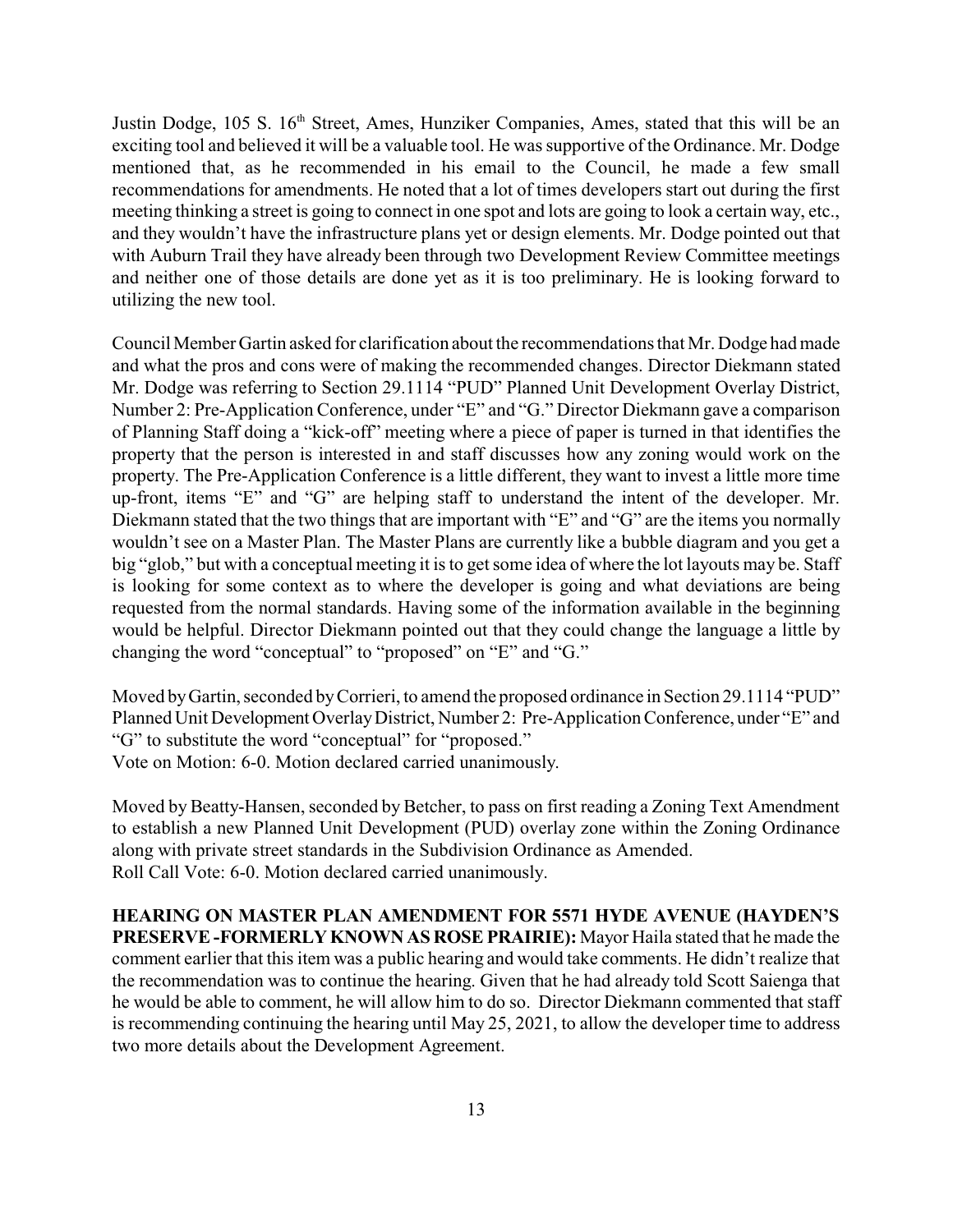Scott and Vicki Saienga, 2218 Audubon Drive, Ames, stated that traffic in this area is a concern. Mr. Saienga mentioned while looking at the Master Plan it showed three outlets onto Hyde Avenue. His house backs up to the back side of the top parking lot for Ada Hayden. There is a lot of traffic coming in and out of the parking lot during all times of the day. Mr. Saienga pointed out that if he looked at the Master Plan correctly, there are going to be around 68 houses put on Parcel 5 and Parcel 8, and he is concerned about the amount of traffic. His other concern was if there were going to be other covenants that would be put against homeowners to control run-off and what is going to be allowed to be applied to lawns. Mr. Saienga noted that he loved the idea of the walking paths and wanted to know if the paths would be put in while the subdivision was being developed or after it was developed.

Director Diekmann addressed the traffic concerns stating that the City did a traffic study a long time ago, which led to the paving of Hyde Avenue. The City has identified that it needs to study the intersection at 190<sup>th</sup> and Hyde for future improvement. The Metropolitan Planning Organization is the one that would take on that study. Once the study is done, staff would look to see if a roundabout or a signalized intersection would need to be implemented. Mr. Diekmann pointed out that the City does not expect the developer to address that intersection and it has been viewed as more of a regional traffic area. The Rose Prairie project itself does not have any improvements proposed at that corner.

Regarding the trails, Director Diekmann commented that there will be a number of phases that will happen. Some of the trails will done upfront, the Shared Use Path is one that the City has an obligation with the developer to do during Phase 1, the east/west greenway (will become a City trail) will be done in either Phase 2 or 3, and the smaller trails will be put in with each addition. He stated that the paths will be a little bit "piece-meal," and there will be connections made as growth happens in the area. With each Final Plat the developer has to have the Municipal Engineer agree that there is an appropriate stormwater management plan and that covenants are adopted with each Final Plat addressing specific issues about maintenance, specifically how pesticides and fertilizers are used.

Mayor Haila asked for further information on the conservation overlay. Director Diekmann stated that it is more than just a covenant; it is a design element where the overall management of the water will go through more natural treatment features. The Master Plan will show how the developer intends to keep the open spaces protected from development.

Moved by Betcher, seconded by Beatty-Hansen, to continue the hearing to May 25, 2021. Vote on Motion: 6-0. Motion declared carried unanimously.

**ORDINANCE NAMING THE ACCESS ROAD ON SOUTH RIVERSIDE DRIVE "AVIATION WAY":** Moved by Betcher, seconded by Junck, to pass on third reading and adopt ORDINANCE NO. 4438 naming the access road on South Riverside Drive "Aviation Way." Roll Call Vote: 6-0. Ordinance declared adopted unanimously, signed by the Mayor, and hereby made a portion of these Minutes.

**DISPOSITIONS OF COMMUNICATIONS TO COUNCIL:** The Mayor mentioned that there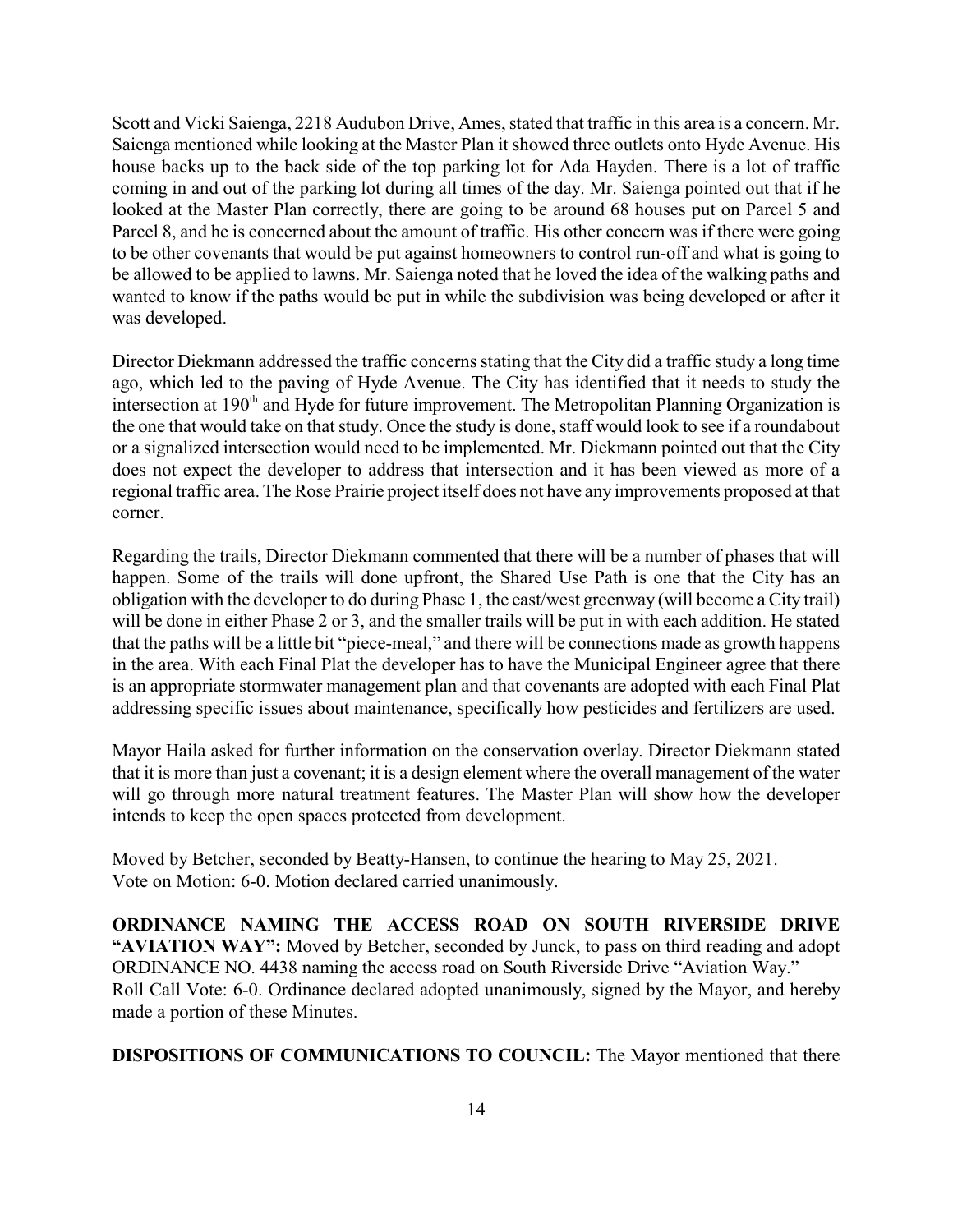were only two items to review tonight. The first item was a letter from Karin Chitty, Campustown Action Association Executive Director, suggesting revisions to the Campustown Facade Grant Program. City Manager Steve Schainker recommended obtaining a memo from staff.

Moved by Beatty-Hansen, seconded by Betcher, to refer the letter from Karin Chitty, Campustown Action Association Executive Director, regarding her suggested revisions to the Campustown Facade Grant Program to staff for a memo.

Vote on Motion: 5-1. Voting Aye: Beatty-Hansen, Betcher, Corrieri, Junck, Martin. Voting Nay: Gartin. Motion declared carried.

The second item was amemo from Damion Pregitzer, Traffic Engineer, in response to the mixed-use trail extension and crosswalk studyrequest from Kyle Poorman. Mr. Schainker stated that there were two parts to the request. The first part was a request for a mixed-use trail extension across ISU Recreation Complex. That area is outside of the City's jurisdiction, but Mr. Pregitzer did forward Mr. Poorman's letter on to Iowa State staff. The Mayor asked if it would be appropriate for staff to forward Mr. Pregitzer's memo to Mr. Poorman in a way of explanation regarding his requests.

Moved by Betcher, seconded by Beatty-Hansen, to direct staff to forward the memo from Mr. Pregitzer to Mr. Poorman letting him know what will be done. Vote on Motion: 6-0. Motion declared carried unanimously.

**COUNCIL COMMENTS:** Council Member Martin wanted to discuss the Face-Covering Ordinance as it is set to expire on June 30, 2021. He felt that the City is in a much better place than when the pandemic started. Mr. Martin felt it would be a good time to check in with medical advisors to see if there is any further input.

Moved by Martin, seconded by Beatty-Hansen, to ask staff to remind the established advisors (Story County Board of Health, ISU, MGMC, and McFarland Clinic) of the current Sunset Clause and to solicit any last-minute input from them about the Face-Covering Ordinance. Vote on Motion: 5-1. Voting Aye: Beatty-Hansen, Betcher, Corrieri, Junck, Martin. Voting Nay: Gartin. Motion declared carried.

Council Member Martin explained that the way the City's Face-Covering Ordinance is written has a Sunset Clause, yet the Ordinance will remain in the *Code,* and there is an interplay between the StoryCountyFace-CoveringOrdinance that has a different effect depending on whether the City has a Face-Covering Ordinance or not. He pointed out that the Sunset Clause confused him in this situation.

Moved by Martin, seconded by Betcher, to ask the City Attorney to write a memo explaining what happens after June 30, 2021, considering both the City's sunset-setting Face-Covering Ordinance and Story County's Face-Covering Ordinance.

Vote on Motion: 6-0. Motion declared carried unanimously.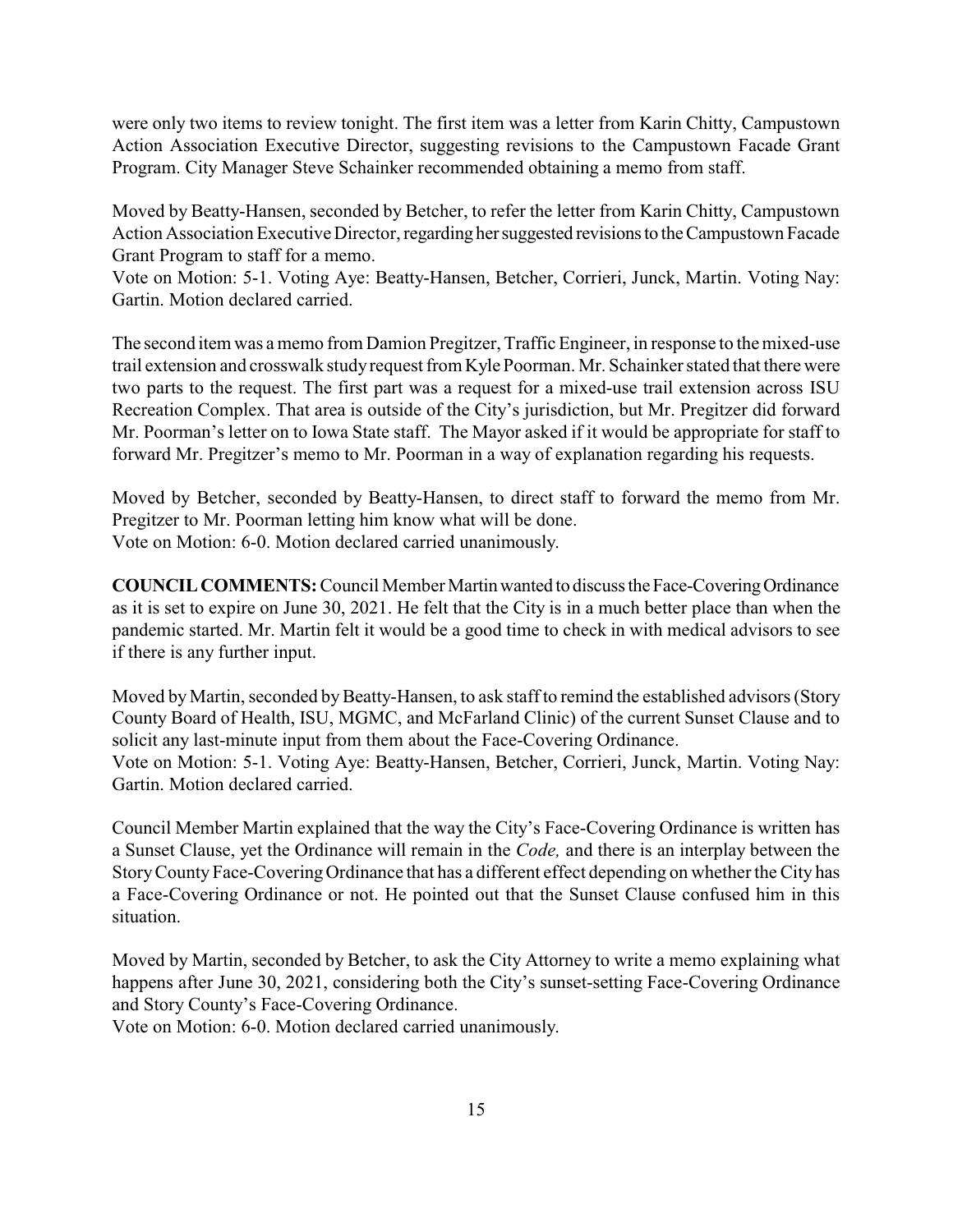Council Member Gartin stated there have been a number of years where the Public Forum was an occasion to talk about general things of interest in the community, but in the last couple of months the tone has shifted. He was concerned that accusations were being made at the front part of the meeting and that Council and staff were not able to give a response to the accusations. Mr. Gartin was concerned that if people are making accusations that fall into the category of inaccuracies, it would be appropriate for the Council or staff to bring corrections to those inaccuracies. Mr. Gartin wanted to start with Mr. Pfannkuch's comments regarding the financial basis for the Reinvestment District proposal. He asked City Manager Steve Schainker if there were any inaccuracies in Mr. Pfannkuch's statement that would be important to address to the public. Mr. Schainker mentioned that he would have to read the minutes to see what the actual questions were as there were a lot of questions brought up. Mr. Schainker asked Mr. Gartin which statement from Mr. Pfannkuch he concerned about. Mr. Gartin questioned Mr. Pfannkuch's statement regarding the model of funding that if the hotels were not at certain levels, the City would ask the taxpayers to subsidize the bond payments.

Mr. Schainker stated that the incentive that is being offered under the Reinvestment Program is not an upfront grant, but based on the actual sales; hotel/motel tax that has been generated over 20 years in the district; this is the amount that would normally go to the State. He gave an example that if the project is going to cost \$31 million and hopes to get between \$7-10 million in donations, the difference will need to be done by issuing Essential Corporate Purpose bonds that will guarantee the full faith and credit of the City. Regardless of how much money is going to be reimbursed by the State, the City is going to have to make the interest and principal payments. The hope is that the company that was hired did conservative calculations. Mr. Schainker pointed out that there are always risks as the financials were based on a projection. The City is not going to pursue the project, even if it is approved by the State, until there is confirmation that the hotel will be built and there is a signed Developer's Agreement. It was mentioned that the economy could fall apart, and revenue could dry up. He emphasized that the estimates are based just on the projects the City knows are happening in the first year. An Amendment can be asked for later in the project to help increase the revenue. Mr. Schainker reminded the public about the Campustown area after one or two projects started; there was a lot more investment. Any projections that were made will have to be redone over the next year when more details become available; everything is conceptual at this point.

Council Member Gartin commented that he would invite Mr. Pfannkuch or any other citizen if they have questions to write an email or letter to the City to give the City an opportunity to respond. Mr. Gartin mentioned that he was concerned about Ms. Ravenscroft's allegations that the City used "unreliable supporting information and documents and that the accounting was done improperly." Finance Director Duane Pitcher mentioned that he had met with Ms. Ravenscroft early in the day and she had a few questions. He did contact the consultant and is working on getting some of her questions answered. Director Pitcher stated that the consultants were economists, not accountants. The Reports that were included in the Reinvestment District proposal were not accounting documents. They were economic analyses that don't meet the same standards. This is a Pre-Application process only and Director Pitcher stated he pointed that out to Ms. Ravenscroft.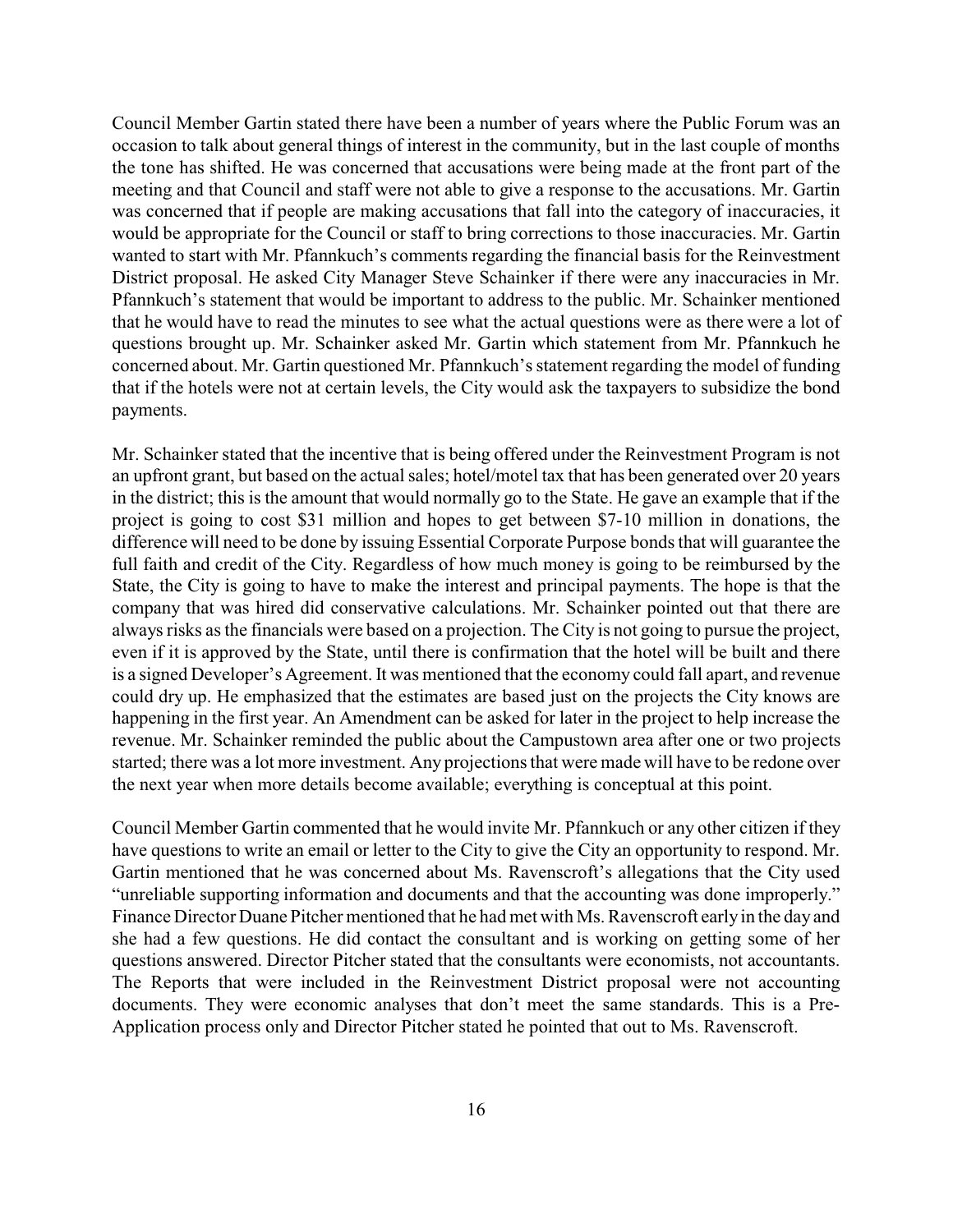Council Member Gartin explained that he had sent an email to the Council regarding an ongoing challenge on 24<sup>th</sup> Street. Where there is a railroad crossing that doesn't have a walkway on the north side. Staff had reached out to Union Pacific numerous times to reach a resolution on this problem with no success. Mr. Gartin suggested a different approach by approaching the City's Legal Counsel to see whether there is an existing easement that would allow the City to finish the walkway. He wanted to get this done so pedestrians do not have to go out into the street because there is no other way to cross the railroad. It was pointed out that this was a big safety issue, because it is a high pedestrian and traffic area. Due to the complexity, it was recommended by City Attorney Mark Lambert to refer the request to his Department to review.

Moved by Gartin, seconded by Junck, to refer the issue of a sidewalk connection on 24<sup>th</sup> Street in regards to an active easement to the Legal Department for review. Vote on Motion: 6-0. Motion declared carried unanimously.

Council Member Gartin mentioned that in July 2020, the Council had asked staff for a memo on the status of the possibility of using City funds to assist with developing pioneer infrastructure for housing developments. Given the extreme shortage of buildable lots, Mr. Gartin would like to move the conversation along a little faster. He explained he understood that nothing would impact the 2021 building season, but this would be a benefit in 2022. Mr. Gartin suggested having a Workshop on this topic. He felt this topic was not one that could be discussed during a Regular City Council meeting as there would need to be a more robust conversation.

Moved by Gartin, seconded by Corrieri, to set a Workshop (staff to figure out when) that would allow the opportunity to discuss the merit of the City providing pioneering infrastructure for residential developments.

Mayor Haila inquired if it would be more appropriate to get a memo from staff to review and then determine if a Workshop was in order. Mr. Gartin mentioned that this was asked for in July 2020, and pointed out that the communities around Ames are competing for housing and are aggressively using city funds to contribute toward the infrastructure of developments. He was not sure what the right approach would be, but felt that by having a Workshop theywould have the opportunity to look at the pros and cons. Mr. Gartin stated he would like to hear from the development community and the public as to the propriety.

Council Member Martin stated he didn't think it would be wise for the Council to agree to schedule an entire Workshop on that topic without having reviewed some initial response on the concepts. Mr. Martin commented that he would prefer to wait for a memo. He stated he didn't feel that well informed.

City Manager Steve Schainker commented that the request is going to be more complex than just a memo. Staff is already working on putting a memo together. He explained that one of the most important ways to solve the problem is the availability of land. The Land Use Policy is a major change to the City's current Plan. The Land Use Policy Plan will give a lot of different options to